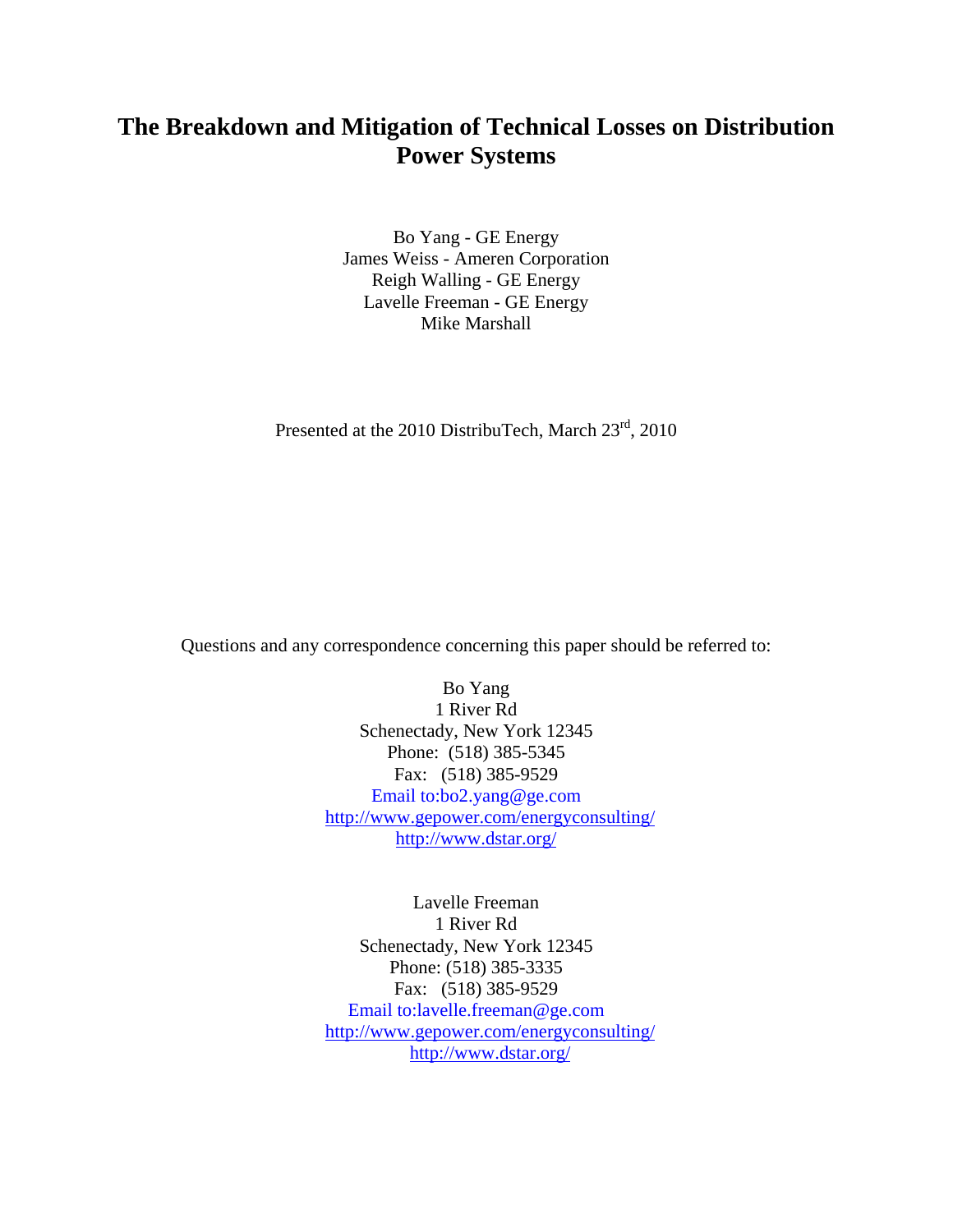# **The Breakdown and Mitigation of Technical Losses on Distribution Power Systems**

Bo Yang - GE Energy James Weiss - Ameren Corporation Reigh Walling - GE Energy Lavelle Freeman - GE Energy Mike Marshall – Independent Consultant

**Abstract:** There has been an increasing focus on energy efficiency and demand reduction among utility companies and regulatory agencies in the United States. Technical losses within distribution systems are under increasing scrutiny. One of the key issues is to understand where losses occur along a "typical" feeder and what aspects of feeder engineering and construction contribute to or mitigate losses. In a recent project<sup>[1](#page-1-0)</sup>, the DSTAR utility research consortium looks for answers to both questions. This paper summarizes approaches and findings from the project.

Four feeder models are developed representing typical urban, suburban, semi-rural and rural feeders, which are used as a platform to examine the breakdown of technical losses in distribution systems. Two attributes are evaluated to illuminate the characteristics of technical losses: peak power loss and yearly energy loss. Power losses are analyzed assuming system loading at close to its thermal limit and are summarized for each system level, i.e. main feeder (three phase), laterals, distribution transformers, secondary mains, and service drops. The levels contributing the most to system losses are highlighted and the sensitivity of each level is discussed considering various design and operational characteristics, such as power factor correction and load balancing.

Given power loss at peak loading, the typical approach to calculate energy losses is to apply a loss factor, computed as the mean square of the feeder hourly load profile, to a model of the feeder representing maximum coincident loading conditions. This approach yields a relative breakdown of series losses (excluding transformer no-load losses) that are identical for losses at peak loading and total annual energy loss. Because of varying levels of load diversity at different points in the system, the true loss factor varies for different components of the feeder. Thus, the relative breakdown for peak power and annual energy losses are substantially different. The paper quantifies diversity, based on actual load data for a number of residential and nonresidential loads, and applies the resulting correction to loss factors to reveal an accurate breakdown of energy loss.

The paper concludes with a summary of design and operating measures that can be applied to mitigate losses.

# **1 INTRODUCTION**

Electric utilities today are under considerable pressure to increase the energy efficiency of both their own operations and those of their customers. It is known that utilities have long had consumer energy awareness programs, to reduce or shift demand and generally delay

<span id="page-1-0"></span> <sup>1</sup> The work in this paper is funded by DSTAR (Distribution System Testing, Analysis and Research) under Program 12 Project 5. DSTAR is funded by utilities scattering around US and managed by GE Energy in Schenectady, NY. For more information about DSTAR see [www.dstar.org](http://www.dstar.org/)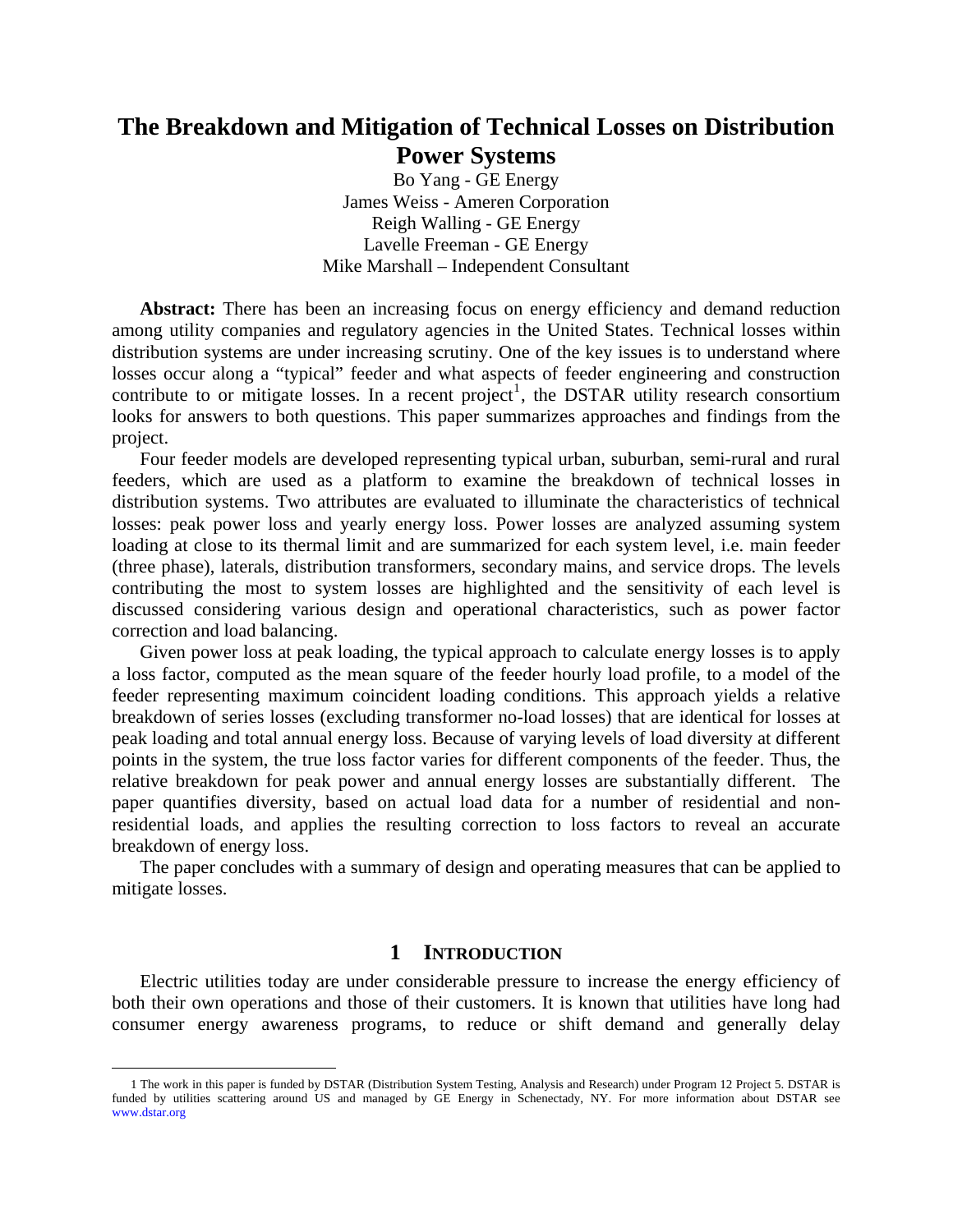infrastructure investment. But there is now more political, regulatory, and societal pressure to design and build distribution system with more attention to efficiency. For example, since the DOE is requiring utilities to purchase more efficient transformers, loss evaluation will attract a higher level of interests among utilities.

Much work has been done over the years concerning technical losses in the distribution systems. A key issue with regard to loss assessment and mitigation is to understand where losses occur and to what extent various system components contribute to the loss profile. Prior works have recognized the importance of characterizing losses at various levels of the system [1-3]. Chen and Orillaza take it a step further and show the sensitivity of losses to various design and operation parameters [2-3]. However, none of these works adequately account for the impact of intra-hour diversity on loss factors, which cause losses to be underestimated further down the feeder, especially on the low-voltage system. Negendra Rao affirms this underestimation and finds that measured losses at the service level were much higher (more than twice on average) than calculated losses using traditional load factor and loss factor calculations [4]. A paper by Eckles investigates reactive power compensation with capacitors [5]. A base case feeder with no capacitor compensation is used as the starting point. When capacitors are added, the voltage is reduced to quantify the released capacity. However, Eckles computes losses only for the main feeder and does not attempt to quantify the losses on laterals or secondary mains and services.

This paper examines the breakdown of technical losses in distribution systems based on the "local delivery" concept used in North America, considering a range of feeders with various load densities and feeder lengths. A similar approach as in [5] is used here, but this work provides a more complete picture, especially of the secondary and service losses. Specifically this paper discusses the often-observed discrepancy between measured losses and calculated losses on the low-voltage side. The rest of this paper is organized as follows. Section 2 specifies characteristics of distribution system models used in this study and defines various system components for which losses are classified. Section 3 discusses power and energy losses for four generic feeder types. Section 4 explores measures that can impact technical losses and also discusses loss reduction strategies. Section 5 concludes the paper with a summary of loss mitigation measures.

## **2 CLASSIFICATION OF LOSSES BASED ON SYSTEM STRUCTURE**

The architecture of the distribution system can have a huge impact on the magnitude and distribution of losses. In most European urban or suburban systems, primary (MV) feeders connect a number of large distribution transformers to the supply station. These feeders are often configured in ring-main networks. A low-voltage, (380Y/220 or 416/240 volts) three-phase "distribution transformer" rated between 300 and 1000 kVA serves 100 to 300 dwellings. The fundamental design of US distribution system, however, is substantially different from common UK/Europe practices.

#### **2.1 Typical US Feeder Structure**

Most North American distribution systems use the "local delivery" concept that brings the MV system very close to each and every customer. Local delivery systems use single-phase distribution transformers to provide residential loads with 120/240V service, most commonly in the range of 10 to 75 kVA. Typically, one to ten homes (most commonly, four homes) are served by radial service cables, which are usually less than thirty to sixty meters in length. In rural areas, individual homes and farms tend to be served by a dedicated transformer. In more dense urban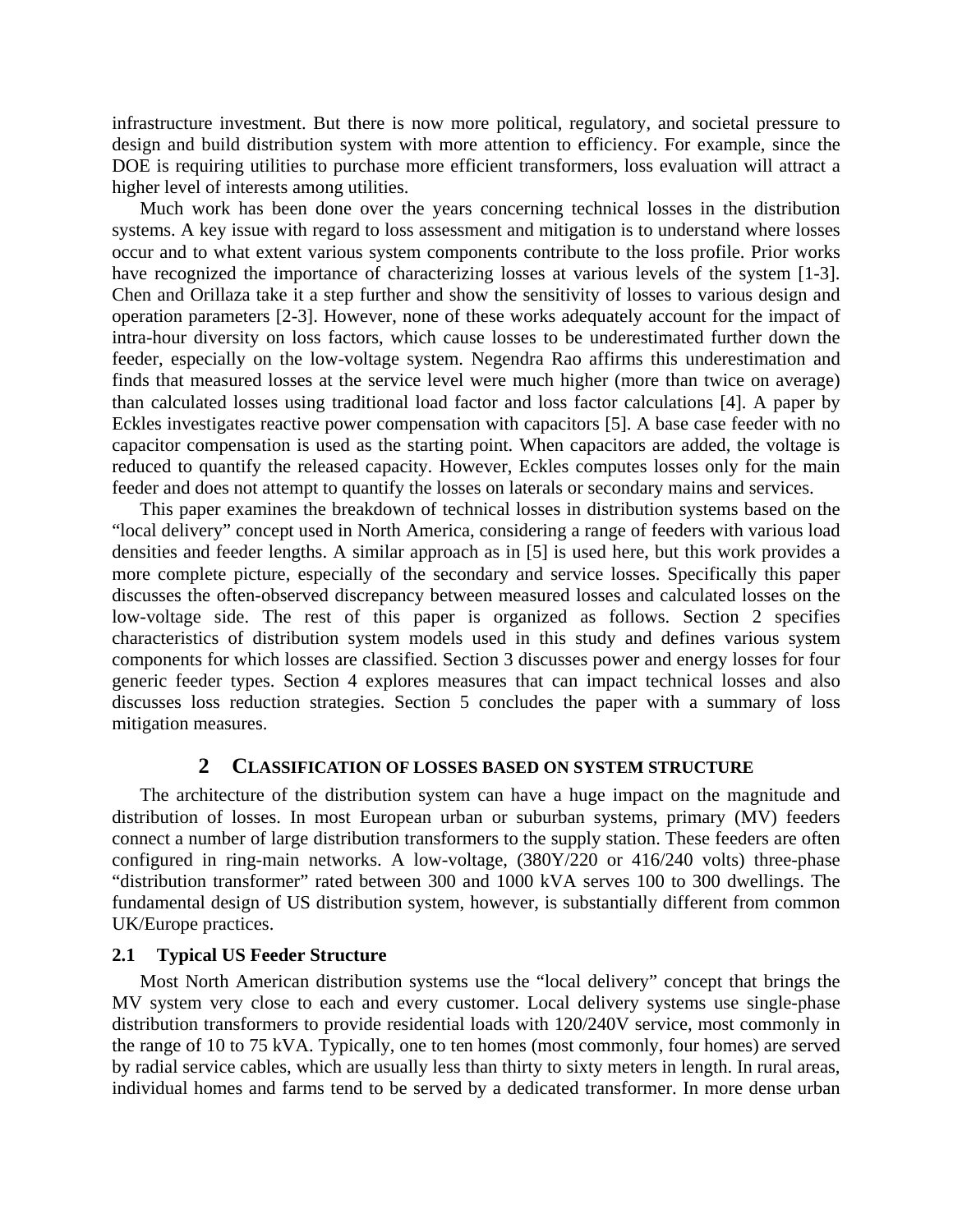construction, secondary mains (typically larger than service cables) may run from the transformer along a street and several service cables are tapped off to serve customers (see Figure 1). Commercial loads, such as large stores, schools, etc., are usually supplied three-phase 208V or 480V service by a dedicated three-phase transformer, ranging from 75 kVA to 2500 kVA in size.



**Figure 1 US service configuration showing secondary mains and services** 

### **2.2 Four Feeder Types**

To analyze the loss characteristics of local delivery systems, four prototypical feeder types were selected and modeled in a standard distribution analysis package. Each type differs in backbone feeder length and customer density, but overall they reflect standard design and construction practices used in North America.

**Urban** - representative of a large city distribution system, (excluding underground secondary networks); characterized by high customer density, and small lots with a low per-customer kW peak demand contribution. This model includes a main feeder of two circuit-miles and a secondary system where each service transformer supplies a secondary conductor, which in turn feeds eight individual services. There is an even distribution of customers along the three phase mains and single-phase laterals.

**Suburban** - represents typical subdivision developments in the U.S.; larger lots than urban design, higher kW/customer, less customers per transformer, longer primary runs. There is also an even distribution of customers along the three-phase backbone feeder, which is 3.25 circuitmiles long, and the single phase laterals.

**Rural** – typical of systems in rural areas served by cooperative utilities; characterized by much lower customer density, decreasing away from the substation; far more single phase primary; no secondary mains; and low transformer utilization. The rural feeder modeled in this study is ten circuit-miles long.

**Semi-Rural** - in between rural and suburban types; similar to suburban close to the substation but becomes more rural in nature further along the feeder. There is a heavier concentration of customers along the first half of the feeder with a lower concentration of customers on the second half, matching that of the rural model. The semi-rural feeder is modeled as a six-mile circuit.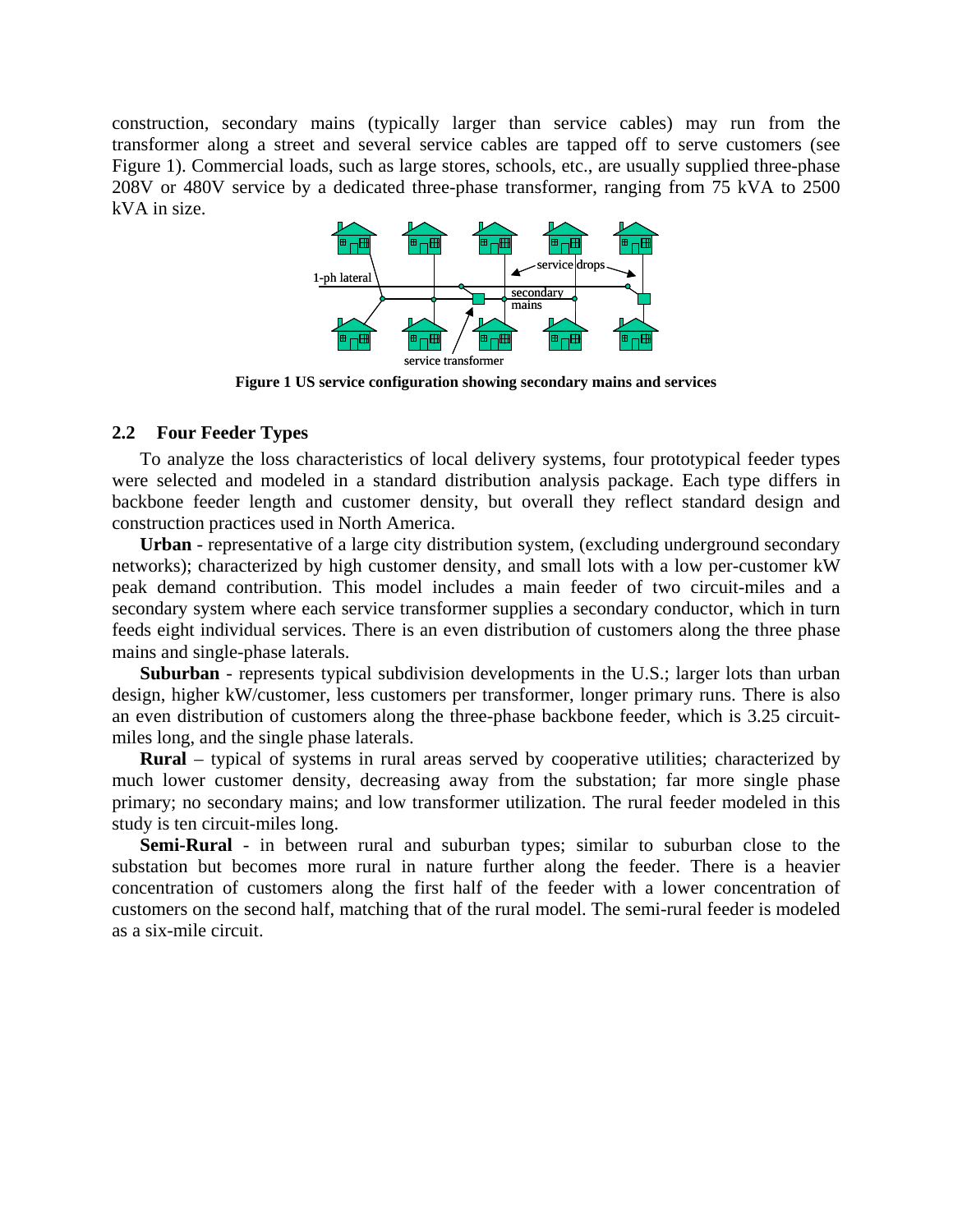

**Figure 2. General layout of four feeder models**

# **2.3 Loss Classification**

For each feeder type above, the kW losses at peak feeder load are quantified at the following locations:

- Three phase primary segments
- Single phase laterals
- Service transformers
- Secondary mains (urban models only)
- Service wires

This paper studies both power losses at peak demand for each of the four feeder types and their annual energy losses considering yearly load variation.

# **3 LOSS ANALYSIS AND BREAKDOWN**

Technical losses are defined to include two components: power loss and energy loss. Power loss is associated with the conductor or transformer and is proportional to the square of current. Therefore, more losses occur when the feeder is heavily loaded. The generic feeder models developed in Section 2 are heavily loaded, with peak loads on the order of 80% of conductor thermal limits.

# **3.1 Base Case**

Base models for the four selected feeder types were constructed and analyzed for a typical U.S. primary voltage level. In the base cases there is no VAR compensation modeled on the feeders.

Table 1 shows the breakdown in peak power losses for the prototypical 12.47 kV feeders. The losses are quantified as a percent of feeder peak kW loading. Figure 3 shows the losses at each level of the system as a percent of total losses.

| тари при призе сазе позводищим г<br>Tower Lloss at I can Comeacht Loughing |       |          |            |       |  |
|----------------------------------------------------------------------------|-------|----------|------------|-------|--|
|                                                                            | Jrban | Suburban | Semi Rural | Rural |  |
| 3-ph Feeder                                                                | . 39% | 2.68%    | 2.23%      | 71%   |  |

**Table 1. 12-kV Base Case Loss Summary - Power Loss at Peak Coincident Loading**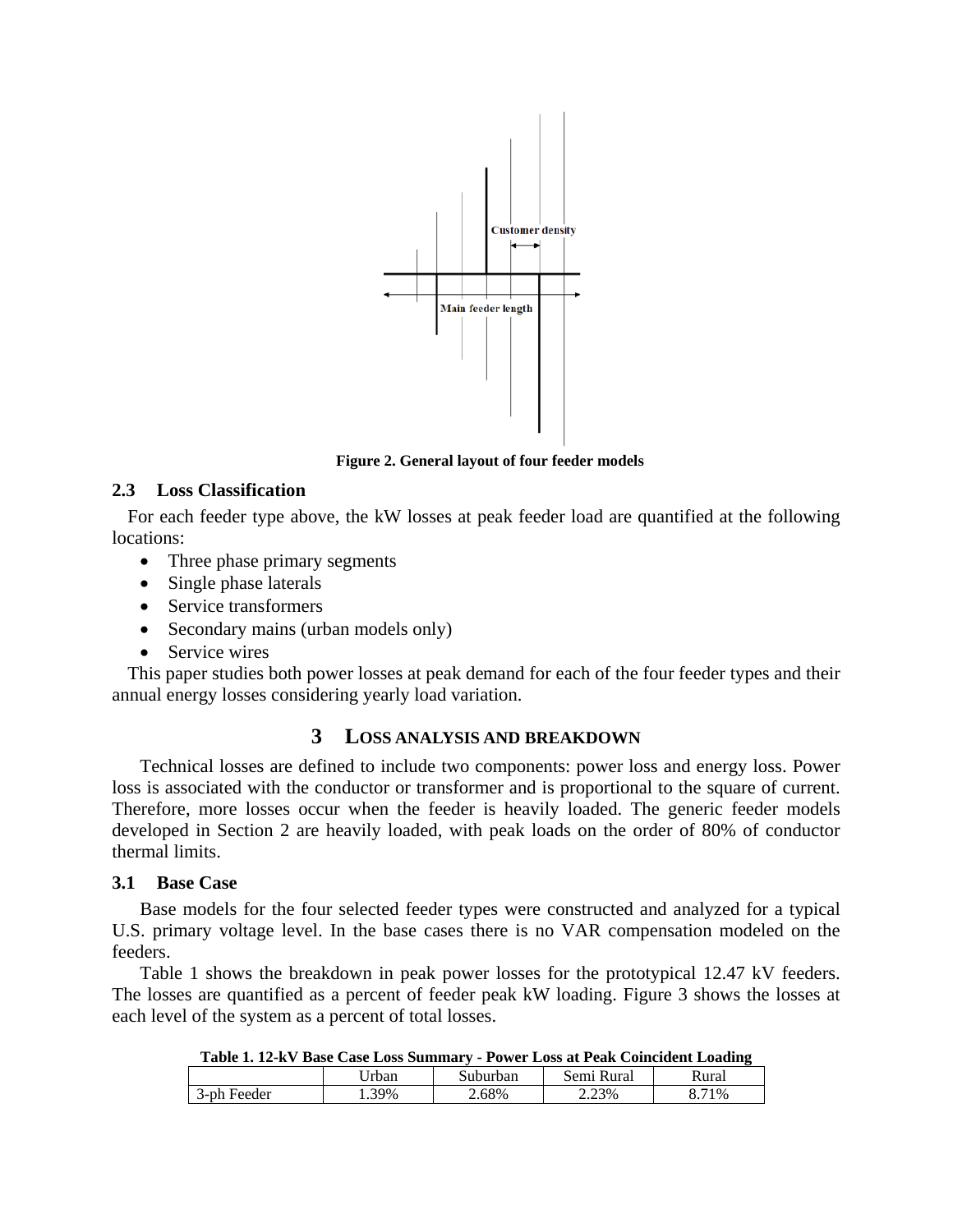| 1-ph Laterals | 0.20%    | 0.37% | 0.26% | 1.86%  |
|---------------|----------|-------|-------|--------|
| Transformers  | 1.51%    | 1.46% | 1.52% | 1.12%  |
| Second. mains | 0.15%    | N/A   | N/A   | N/A    |
| Services      | 0.37%    | 0.31% | 0.28% | 0.59%  |
| Total         | $3.63\%$ | 4.82% | 4.30% | 12.29% |



**Figure 3. Loss distribution in base case by system level** 

Table 1 shows that the total losses are significantly higher in the rural case while Figure 3 shows that this is driven primarily by losses on the three-phase feeder. This is not unexpected, due to the typical length of North American rural feeders. Conversely, total losses are the lowest on the urban feeder. Urban systems tend to have much shorter three-phase runs than rural systems. Transformer losses are greater on the urban feeder due to the fact that transformers on this type of feeder tend to be more heavily loaded.

For the base models, the power factor ranges from 0.85 to 0.88, which can be easily improved with capacitors.

## **3.2 Compensated Case**

Capacitors were added to each base case feeder to correct the power factor to 0.97 while maintaining the voltage within 5% of nominal at the customer meter point. Capacitor banks were only applied to the three-phase backbone sections of the feeder. The following table shows the resulting impact on losses for the 12.47-kV case.

| $\mathbf{1}$ and $\mathbf{2}$ and $\mathbf{3}$ are corrected can host numbers.<br>Tonel Doss at I can comenciue Doughn |          |          |            |       |
|------------------------------------------------------------------------------------------------------------------------|----------|----------|------------|-------|
|                                                                                                                        | Urban    | Suburban | Semi Rural | Rural |
| 3-ph Feeder                                                                                                            | 1.02%    | 1.99%    | 1.68%      | 5.65% |
| 1-ph Laterals                                                                                                          | 0.21%    | 0.35%    | 0.25%      | 1.41% |
| <b>Transformers</b>                                                                                                    | 1.50%    | 1.39%    | 1.49%      | 1.07% |
| Second. mains                                                                                                          | 0.14%    | N/A      | N/A        | N/A   |
| <b>Services</b>                                                                                                        | $0.37\%$ | 0.29%    | 0.28%      | 0.52% |
| Total                                                                                                                  | 3.24%    | 4.02%    | 3.70%      | 8.66% |

**Table 2. 12.47-kV Corrected Case Loss Summary - Power Loss at Peak Coincident Loading** 

The addition of capacitors mostly affects the three phase sections of the feeders, as expected, where it results in significant loss reduction. The slight variations in losses at the single-phase lateral, transformer, and service levels are due to changes in the voltage profile, and the consequent changes in load demand, resulting from the application of capacitors and voltage regulators.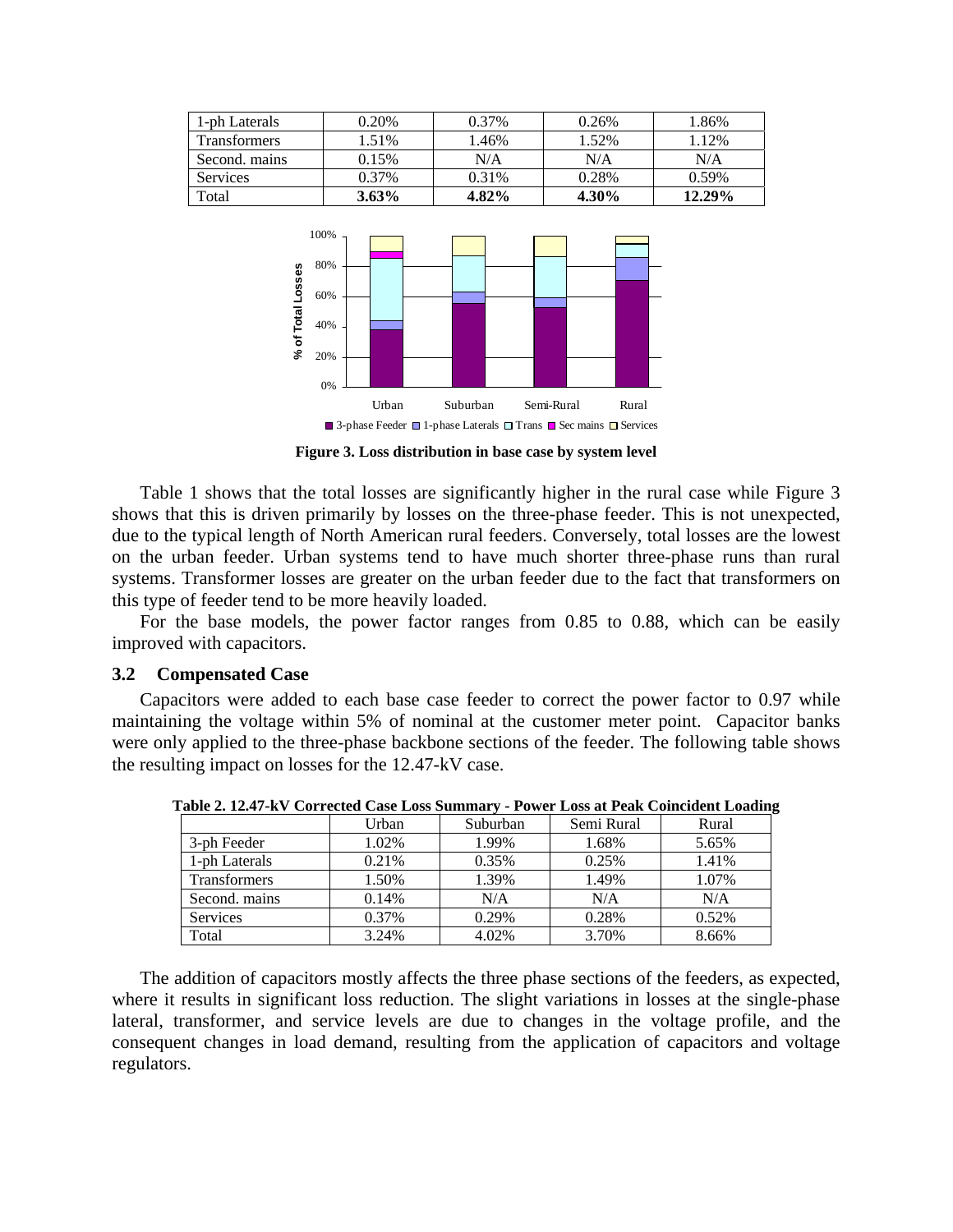## **4 ENERGY LOSS BASED ON LOADING FACTOR**

In contrast to the previous section, this section will examine the accumulation of losses over time. The power losses at Section II show that 3-phase line loss and transformer losses are the major loss contributors. Meanwhile, the breakdown of energy losses is expected to be different due to the decreased significance of series loss and increased significance of transformer corelosses.

#### **4.1 Loss vs. Loading**

A distribution system has two types of power losses: load-related loss and no-load loss. The former is also called series or ohmic loss and is due to the resistance of a conductor or device, and increases as the square of the load  $-$  i.e. doubling the power flow through a device quadruples the losses. No-load loss is associated with shunt-connected inductive equipment, i.e. transformers and regulators. No-load loss is nearly independent of loading (the only variation in no-load loss with respect to loading is indirectly due to the variation of applied voltage). When examining loss variation with loading, no-load loss should be excluded. Figure 4 shows the loadrelated loss variation versus feeder loading for the four feeder types. The horizontal axis is per unit feeder loading based on peak load (90% of thermal limit) and the vertical axis is per unit feeder series loss based on loss under peak load. Figure 4 provides a way of estimating series loss given the loading level. It is also clear that the normalized series losses and loading of the four different feeder types have a very similar quadratic relationship. While this conclusion may seem obvious, it is important to note that shunt capacitor banks switched and voltage regulators changed taps through these loading ranges. The quadratic regression coefficients indicate that these non-linear changes are virtually insignificant to the series loss versus loading relationship. Thus, the assumption that series loss varies with the square of loading is a very accurate approximation.



**Figure 4. Load-related loss vs. feeder loading** 

#### **4.2 Load Profile**

Distribution system losses accumulate continuously, and loading at times other than peak must be considered in defining annual energy losses. Actual hourly customer load profiles over a one-year period were used to model aggregate feeder loading curves. The load on the feeders was considered to comprise three customer classes: 20% commercial, 20% all-electrical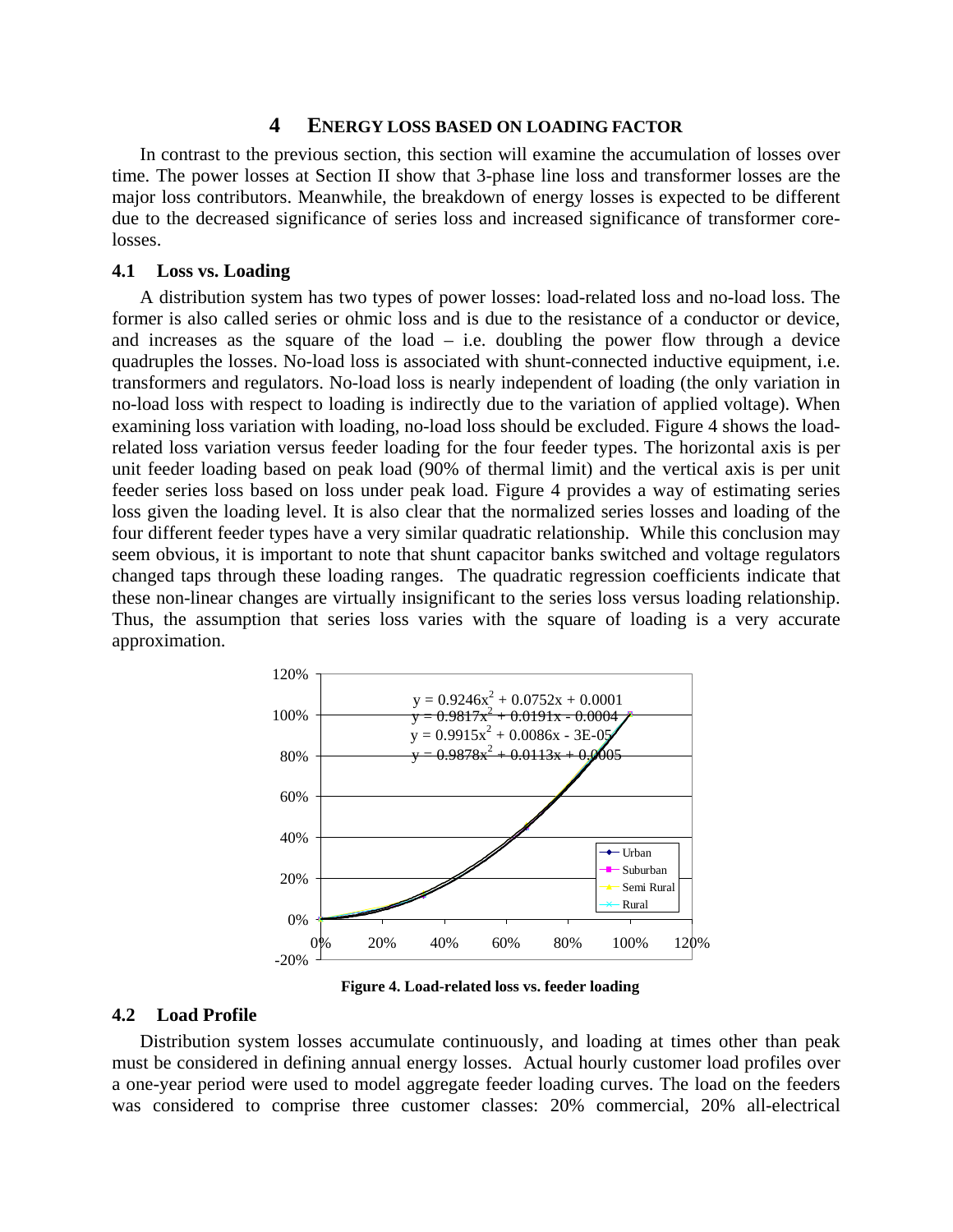residential (AE), and 60% non all-electrical residential (NAE). Each class came from a variety of customers located in the Southeastern United States. Commercial loads are from a mix of various load types, e.g. high school, grocery stores, and office buildings. The load duration curve in Figure 5 shows utilization of system capacity over time, with the load variation on the vertical axis normalized to the feeder's peak load. The feeder is loaded below 65% of its peak demand 90% of the time.



**Figure 5 Normalized load duration curve** 

#### **4.3 Energy Loss**

Energy loss can be estimated via a loss factor, which is calculated for a given annual load profile if the loss variation with loading level known. Loss factor (LF) is defined in Equation (1)

$$
LF = \frac{Avg(P_{series\_loss@loadinglevel})}{P_{series\_loss@peakload}} (1)
$$

The loss factor can only be applied to load-related (series or ohmic) losses. Transformer core excitation loss is essentially independent of loading level, except to the extent that loading affects voltage magnitude, which in turn creates a variation in core loss. Therefore, to calculate average power loss from a load-flow analysis of a distribution system, the transformer core loss must be subtracted from the total losses. The loss factor, including diversity adjustments, is applied to the series losses, and the core loss is then added back in. The average loss is multiplied by 8760 hours per year to determine total energy loss, as shown in (2).

Energyloss = 
$$
LF \times P_{series\_loss@peakload} \times 8760 + P_{core\_loss} \times 8760
$$
 (2)

Table 3 shows energy losses for the four feeder types based on the load profile in Figure 5. The total energy losses for all four prototypical feeders are below 6% of total energy consumption. The rural feeder has the most energy loss because it serves widely distributed customers via a long circuit. In the rural model, the three-phase backbone feeder conductors are the major contributors, representing more than half of the total energy loss. However, for all the other feeder types investigated (urban, suburban and semi-rural), distribution transformers were found to be the dominant contributor to energy losses (in contrast to the three-phase backbone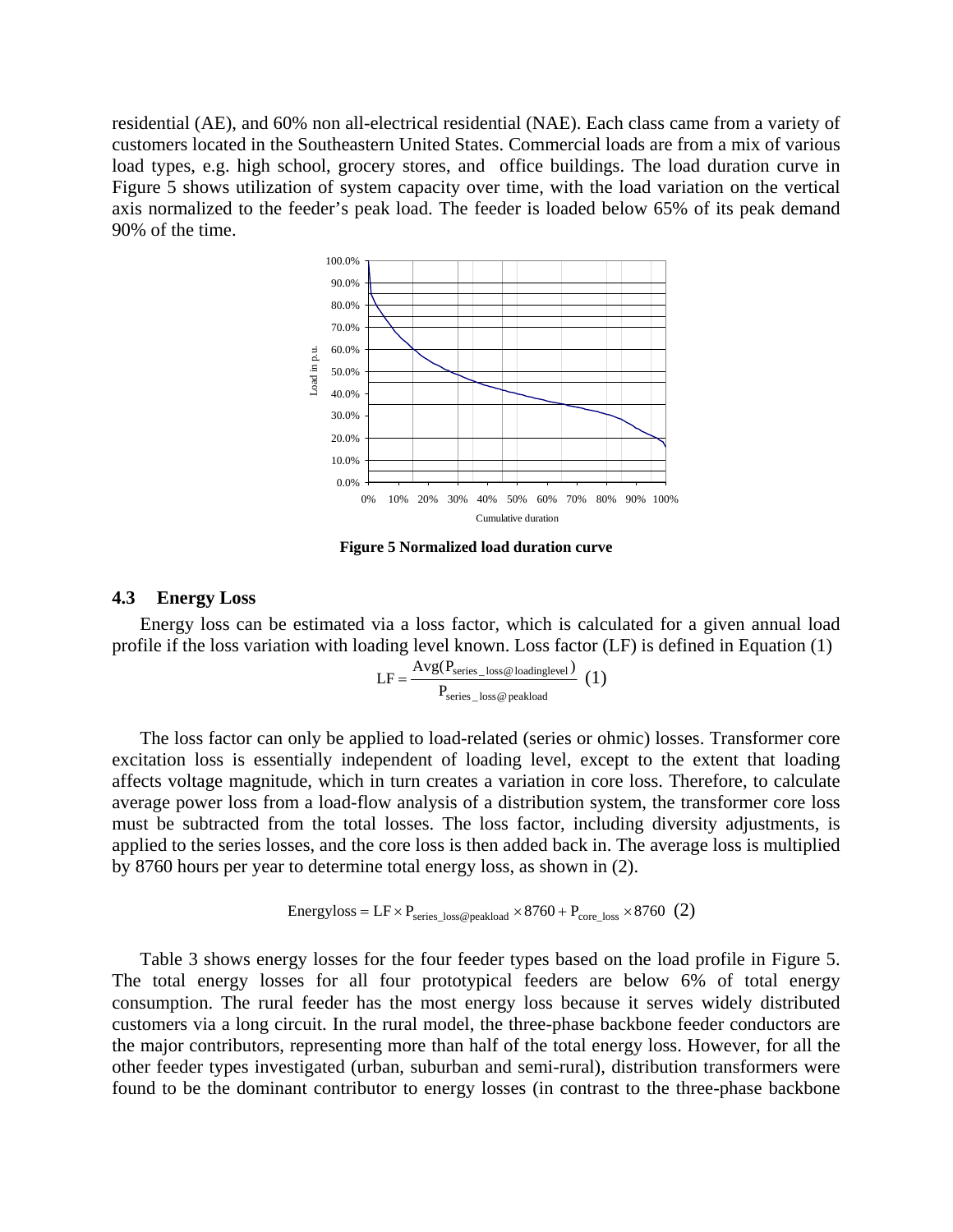for power losses in Table 2). The core and winding loss contributions to total transformer energy loss are roughly comparable in all of the scenarios.

|                     | Urban    | Suburban | Semi Rural | Rural |
|---------------------|----------|----------|------------|-------|
| 3-ph Feeder         | 0.59%    | 1.17%    | $0.97\%$   | 3.23% |
| 1-ph Laterals       | 0.12%    | 0.20%    | 0.15%      | 0.81% |
| <b>Transformers</b> | 1.29%    | 1.3%     | 1.43%      | 1.48% |
| Second. Mains       | $0.09\%$ | N/A      | N/A        | N/A   |
| <b>Services</b>     | 0.31%    | 0.25%    | 0.23%      | 0.43% |
| Total               | 2.40%    | 2.93%    | 2.78%      | 5.95% |

**Table 3. Energy loss summary for 12.47 kV corrected case** 

## **5 LOSS MITIGATION**

The understanding of loss breakdown and the distribution of losses on different types of feeders can lead to more effective loss reduction techniques. From the loss analysis described in this paper, it is found that the largest contributors to distribution system losses are distribution transformers and primary three-phase conductors. Depending on the ultimate objective of the loss mitigation, the most effective strategy can vary. If the contribution of losses to system peak demand is the most important objective, then attention needs to be focused on the largest contributors to power loss at system peak. On the other hand, if energy conservation is the driving objective, then focus needs to be on the dominant contributors to cumulative energy losses. For the urban feeder scenario described in this paper, distribution transformer losses dominate both peak power and energy losses. Peak power losses are dominated by three-phase primary conductor losses, but energy losses are dominated by the distribution transformer losses for the suburban and semi-rural feeders. Only in the rural feeder do feeder conductor losses dominate both power and energy loss totals.

Loss reduction is most easily and effectively addressed during initial design of a feeder, when an existing feeder is being extended or reconfigured, when transformers are procured for new customer additions, or when transformers are being replaced due to failure or load growth. For existing feeders, the most economically efficient means for reducing losses is by installing adequate power factor compensation, and then controlling the compensation so that the most effective loss reduction is achieved.

### **5.1 Distribution Transformer Losses**

Loss evaluation of distribution transformers had become a widespread practice in the utility industry by the early 1990's. Loss evaluation assigns a value to the cost of no-load losses (A factor) and load losses (B factor). The product of the A and B factors times the transformer losses are added to the selling price of the transformer to determine the total owning cost. Where the A and B factors fairly and accurately represent the cost of losses, this practice tends to promote procurement of efficient distribution transformers. The turmoil of utility industry deregulation induced many utilities to abandon loss evaluation in the latter half of the 1990's. The US Department of Energy has recently promulgated mandatory minimum distribution transformer efficiency requirements. New transformers meeting these new rules will be more efficient than many transformers purchased in the past, but may still not achieve a level of efficiency consistent with the value many utilities place on efficiency, as imputed by the investments these utilities make in other energy efficiency initiatives. In other words, a return to distribution transformer total owning cost evaluation may be more economically efficient than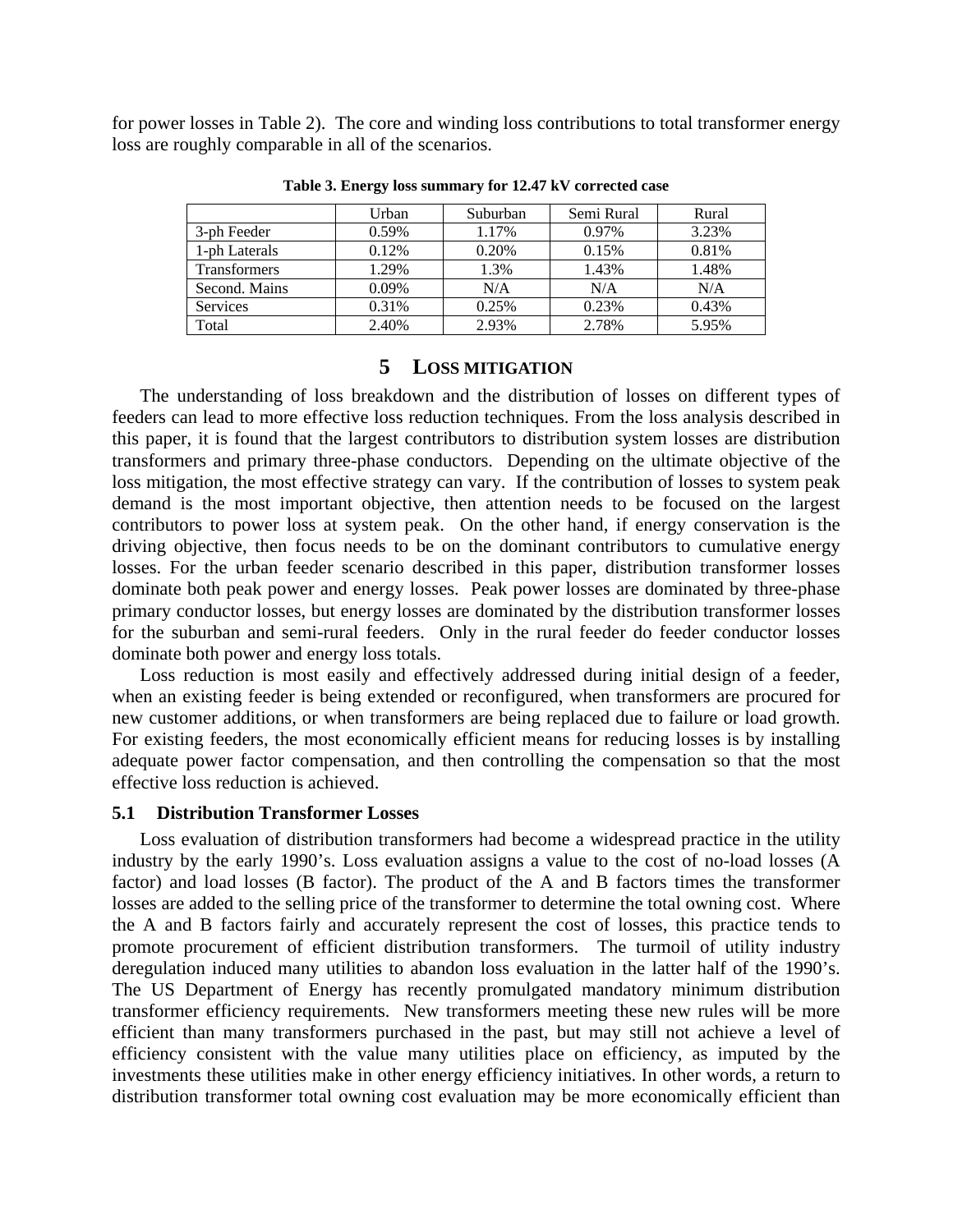many other investments utilities, which are currently making to conserve energy and reduce demand.

A common practice is to size transformers primarily on the basis of voltage drop and flicker constraints rather than for simple load capacity. This creates a tendency toward oversized transformers, which in turn affects the no load and load-related losses such that the net energy losses are increased. This is because the no-load energy loss component increases at a greater rate for increased transformer rating than the load-related energy loss component decreases. (Peak loss actually decreases for increased transformer size, but the relatively low loss factor of residential distribution transformer applications results in an opposite trend in energy loss.) Where voltage drop and flicker are constraining, the greatest efficiency can be realized by specifying the constraint to the transformer manufacturers along with the A and B loss factors. The transformer designer can perform the tradeoffs yielding the economically efficient transformer design; e.g., the transformer designer may be able to meet these constraints by reducing the transformer impedance rather than providing an over-rated design with greater core loss.

#### **5.2 Primary Conductor Losses**

The most direct way to reduce conductor losses on the primary is to reduce the conductor resistance. Loss evaluation procedures, similar to those sometimes used for transformer procurement, can be used to select optimal feeder conductor sizes, considering the life-cycle cost of losses. Incremental costs of supporting structures (poles, conduits, etc.) and hardware for larger conductor and cable sizes, however, must necessarily be part of the analysis. Because of the high cost of reconductoring an existing feeder, loss reduction is rarely the sole justification for feeder reconductoring projects. However, when reconductoring or line relocation is required for other reasons, such as increased demand, highway widening projects, etc., it is prudent to design the reconductored or replaced feeder considering the costs of losses.

There are other ways to reduce the effective resistance of a feeder, and one way is by minimization of route length. New substations should ideally be located at or very near the center of the load they are serving to reduce the length of the main feeder. Feeder routing can also impact losses, so this should be a consideration when routing is determined.

The selection of the primary voltage level also has a significant impact on feeder conductor losses, especially with longer (rural) feeders. The three phase feeder conductor losses vary by a factor of four when voltage level doubles. Voltage level is not only a consideration for new feeders, but also when an existing feeder may be upgraded to a higher nominal voltage. As in the case of reconductoring, voltage upgrading is rarely justified by loss reduction alone, but is a supplemental benefit when considering upgrading for other reasons such as increased capacity.

Power factor compensation reduces feeder conductor losses by reducing the magnitude of current flow. Ideally, the greatest efficiency is achieved by maintaining unity power factor for current flow throughout the distribution system at all times. To do so would require dispersing capacitive compensation to every point in the system where load is connected, and continuously varying the compensation at each point. Neither is practically achievable. For economic reasons, capacitors are available only in discrete switchable bank sizes that are located at a limited number of locations on the feeder, typically on the three-phase primary. Maximum efficiency is realized by optimizing the location and rating of individual capacitor banks, and by implementing a control scheme that deploys the capacitors such that the conductor losses are minimized. Recent development of smart integrated volt/var control systems offer the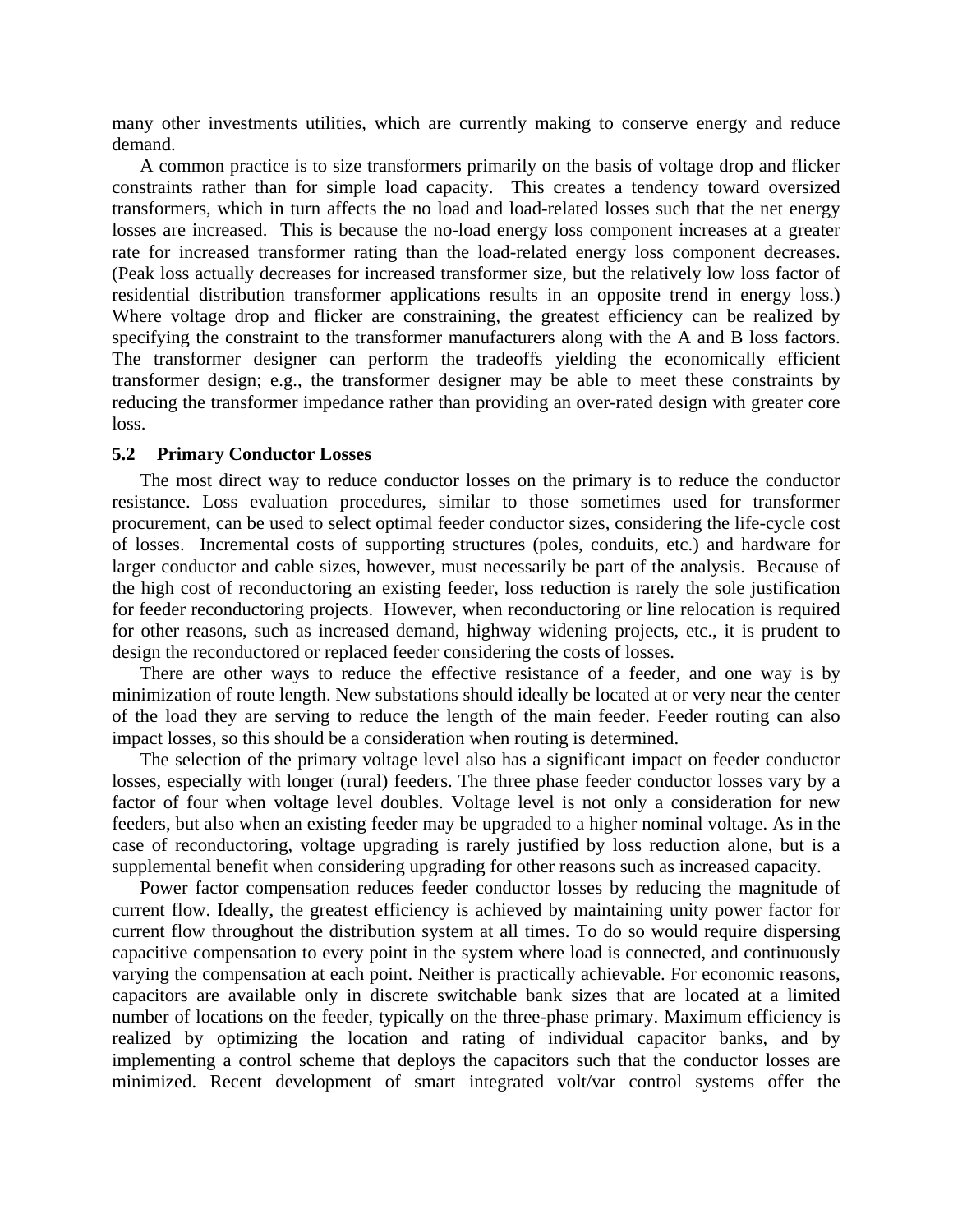opportunity to reduce losses to a greater extent than possible with conventional local voltage, time, temperature, current magnitude, or reactive power based capacitor bank controls.

Unbalanced loading causes increased losses due to the nonlinear relationship between current flow and losses, and due to currents flowing in the ground and in more resistive neutral conductors. Maintaining balanced flow through the whole system reduces losses, but simply balancing the total feeder current from the substation does not necessarily achieve this result. Some commercial distribution planning software tools have load-balancing algorithms that are based on achieving total current balance. Such a tool was tested on the prototypical feeders described in this paper, with negligible impact on loss reduction. In one case, the loss actually increased in the feeder after "balancing". In this case, current balance was achieved in the feeder breaker current while current imbalance was increased downstream.

## **5.3 Secondary Service Design**

When a distribution transformer serves a single load (e.g., large commercial three-phase service), locating the service transformer as close to the load as practical serves to keep the service conductor resistance to a minimum, thereby minimizing the losses on that component. The opportunities to reduce losses in this way may be limited by other considerations such as easement acquisition and the cost of additional primary extension.

For urban and suburban residential applications, the number of customers served from a single distribution transformer has a complex effect on losses. A greater number of customers served from one transformer implies longer secondary service cables with more loss, but also implies a larger distribution transformer that has greater efficiency. Transformer efficiency increases with transformer kVA rating, and the capacity of a transformer is more effectively utilized by the more diverse load of a larger number of connected customers. Transformer and service cable losses change in opposite directions with the number of served customers, and the optimum amount from an energy efficiency standpoint is very dependent on the specific situation**.** 

## **5.4 Demand Management**

A feeder load curve with less severe peaks (high load factor) will generate less losses than a curve delivering the same energy with more pronounced peaks. There are various measures that are being applied or considered to smooth utility demand curves, ranging from rate incentives to direct load control. Many utilities have special rates that give customers incentive to reduce their demand and usage or to reduce these during peak hours. The primary motivation for these demand response programs is usually related to deferral of additional generation capacity additions or minimization of power purchases when the market price is high. A secondary benefit of these peak reduction programs is reduction of distribution system losses.

## **6 CONCLUSIONS**

This paper has presented some of the results of a recent comprehensive DSTAR study to examine the breakdown and mitigation of losses on U.S. distribution systems. There is a large amount of literature on technical losses, the breakdown of losses on various segments of the distribution system, and the impact of reactive compensation on losses. However none of these works adequately account for the effect of intra-hour diversity on loss factors, which cause losses to be underestimated toward the low-voltage side of the feeder. The DSTAR study analyzes this issue and develops methods to adjust results of typical loss calculation performed by utilities.

In this paper, power losses were calculated and compared on four prototypical feeders (urban, suburban, semi-rural, and rural) for an uncompensated case and a reactive power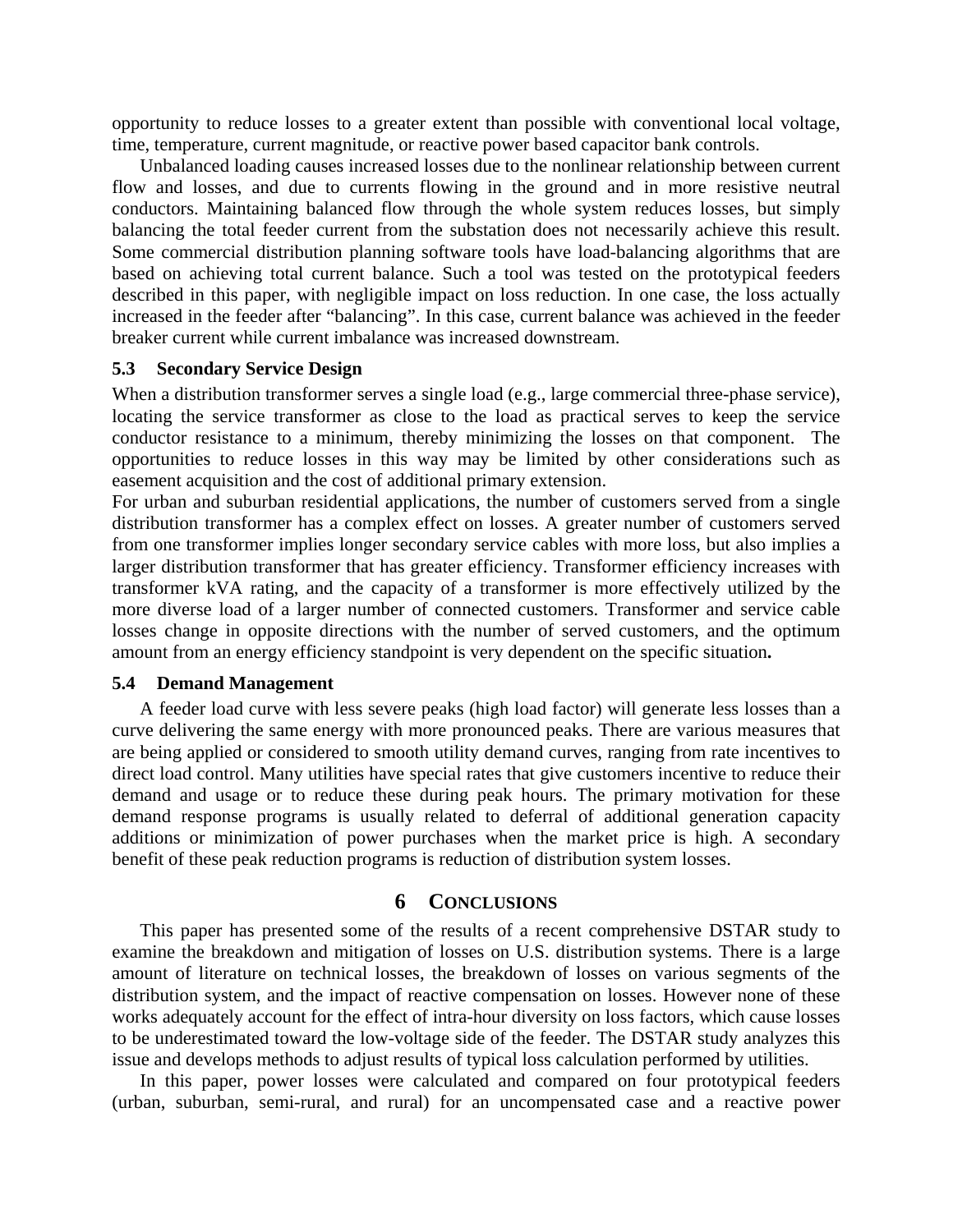compensated case, and then the breakdown of cumulative energy losses for the corrected case was contrasted against the power loss at peak.

This slice of the larger study confirmed several expected results and raises a few key issues. Firstly, the benefit of var compensation is seen in the difference in power loss between the uncompensated and compensated systems. The loss reduction shows up almost exclusively on the three-phase primary (which is expected since three-phase capacitors where applied), and consequently the rural feeder with long primary runs benefited more, dropping from 12.29% to 8.66% of peak load. An interesting contrast was observed with regard to energy losses, which were calculated based on a computed loss factor. The total energy losses for all four prototypical feeders are below 6% of total energy consumption, but in this case the distribution transformers were found to be the dominant contributor to energy losses.

A complete understanding of loss breakdown and the distribution of losses on different types of feeders can lead to more effective loss reduction techniques. The full DSTAR report examined loss mitigation in the light of the loss analysis and some of the key findings are discussed in this paper. For example, the study has confirmed that if energy conservation is a goal, improving transformer efficiency should be part of the solution. Despite the fact that the US DOE now mandates minimum distribution transformer efficiency, a return to distribution transformer total owning cost evaluation may be more economically efficient than many other investments utilities are currently making to conserve energy and reduce demand. Additionally, where voltage drop and flicker are constraining for transformer application, the greatest efficiency can be realized by specifying the constraint to the transformer manufacturers along with the A and B loss factors.

These transformer efficiency measures and several other mitigation techniques regarding primary conductor losses, secondary service design, and demand side management are discussed with reference to the loss analysis results. Distribution utilities can benefit from the analyses and discussions presented in this paper, and the more in-depth analyses and discussions in the DSTAR energy efficiency report on which this paper is based.